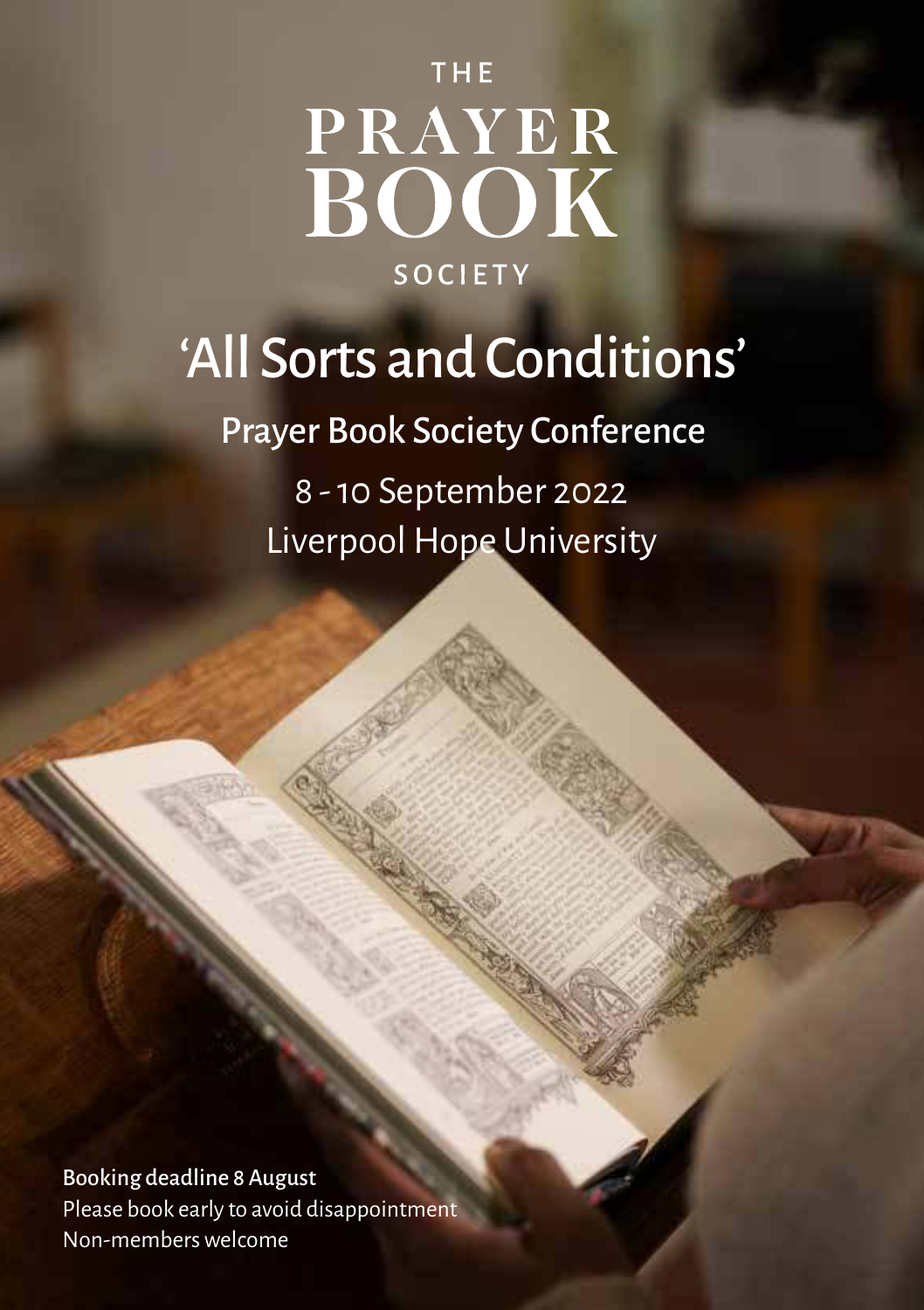#### About the conference

Following the inevitable cancellation of the 2020 and 2021 conferences, we are looking forward to gathering at Liverpool Hope University for the conference programme originally planned for 2020. Our excellent speakers will help us to explore the continuing relevance of the Book of Common Prayer in a variety of contexts, including prison and university chaplaincies, and theological colleges.

The conference opens with Sung Evensong at 5.30pm on Thursday, 8 September, with arrivals and registration from 4.00pm. We depart after lunch on the Saturday. Holy Communion will be celebrated on Saturday morning when the preacher will be the Revd Dr Jo Kershaw, Tutor in Liturgy at the College of the Resurrection, Mirfield. The Society's Annual General Meeting will be held at 2.30pm on the Friday.

There is ample parking on the university campus. The registration area, chapel, dining area and lecture theatre are all at ground level and in the same area, with overnight accommodation a short distance away. Breakfast and lunch will be self-service, with dinner served at tables. A campus plan, final programme, and other necessary information will be circulated ahead of the conference.

We hope you will be able to join us for an uplifting time of worship, learning and fellowship.

#### Speakers

The Revd Alan Pierce-Jones, Managing Chaplain at HMP Berwyn *(Thursday evening)*

The Rt. Revd Humphrey Southern, Principal of Ripon College, Cuddesdon. *(Friday morning)*

The Revd Hugh Bearn, Chaplain of St Anselm Hall, University of Manchester. *(Friday afternoon)*

The Very Revd John Hall, former Dean of Westminster. *(After-dinner speaker, Friday)*

Dr Hanna Rijken, Assistant Professor, Theological University of Amsterdam. *(Saturday morning)*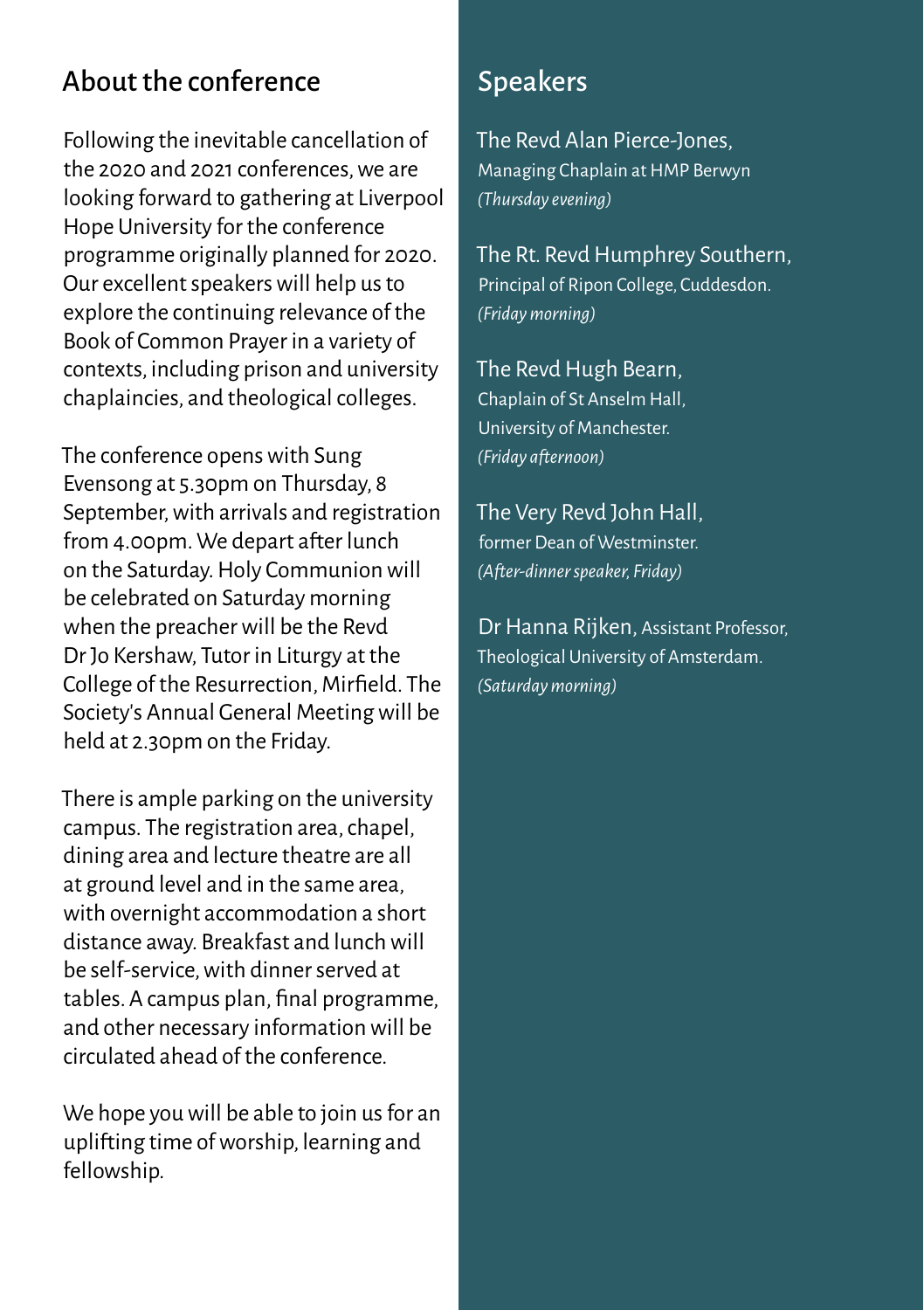### Booking Form

All rooms are single, en-suite student bedrooms. Prices are per person.

| $\Box$ Full Residential Conference (incl all accommodation and meals)                                                                                            | £210 |
|------------------------------------------------------------------------------------------------------------------------------------------------------------------|------|
| $\Box$ Thursday night in residence (B&B, one lunch, one dinner, coffee/tea)<br>Lunch requested for Thursday/Friday (please delete as applicable).                | £115 |
| $\Box$ Friday night in residence (B&B, one lunch, drinks reception, one dinner, coffee/tea)<br>Lunch requested for Friday/Saturday (please delete as applicable) | £120 |
| $\Box$ Non-resident: Thursday (half-day with coffee/tea, & dinner)                                                                                               | £40  |
| $\Box$ Non-resident: Friday (full day with coffees/teas, lunch, not including dinner)                                                                            | £42  |
| $\Box$ Non-resident: Friday (full day w coffees/teas, lunch, Drinks Reception & Dinner)                                                                          | £68  |
| $\Box$ Non-resident: Saturday (half-day with coffee & lunch)                                                                                                     | £28  |

#### Conference Bursaries

| We are once again offering a limited                                                                                                                                                                                                         | It is expected that recipients of                                                                                                                                                                                                                          |
|----------------------------------------------------------------------------------------------------------------------------------------------------------------------------------------------------------------------------------------------|------------------------------------------------------------------------------------------------------------------------------------------------------------------------------------------------------------------------------------------------------------|
| number of bursaries for clergy, ordinands                                                                                                                                                                                                    | Conference bursaries will become full                                                                                                                                                                                                                      |
| and people under 30 to attend the full                                                                                                                                                                                                       | members of the Prayer Book Society.                                                                                                                                                                                                                        |
| residential conference for a fee of only                                                                                                                                                                                                     | The recommended annual subscription                                                                                                                                                                                                                        |
| £50, or £25 for non-residents.                                                                                                                                                                                                               | is E28.                                                                                                                                                                                                                                                    |
| To apply for a bursary, please e-mail<br>pbs.admin@pbs.org.uk (or apply in<br>writing to Copyhold Farm) before 31<br>July 2022. Applicants should state their<br>qualification for a bursary, eg. 'First year<br>ordinand at Wycliffe Hall'. | We are dependent on the generosity<br>of our members to make this possible.<br>If you are booking for the conference<br>and would like to make an additional<br>donation towards the bursary fund,<br>please tick the appropriate box on the<br>next page. |

The Prayer Book Society is a Company limited by Guarantee. Registered in England No. 4786973, Registered Charity No. 1099295, Isle of Man Charity No. 952 Registered Office: The Studio, Copyhold Farm, Lady Grove, Goring Heath Reading, RG8 7RT